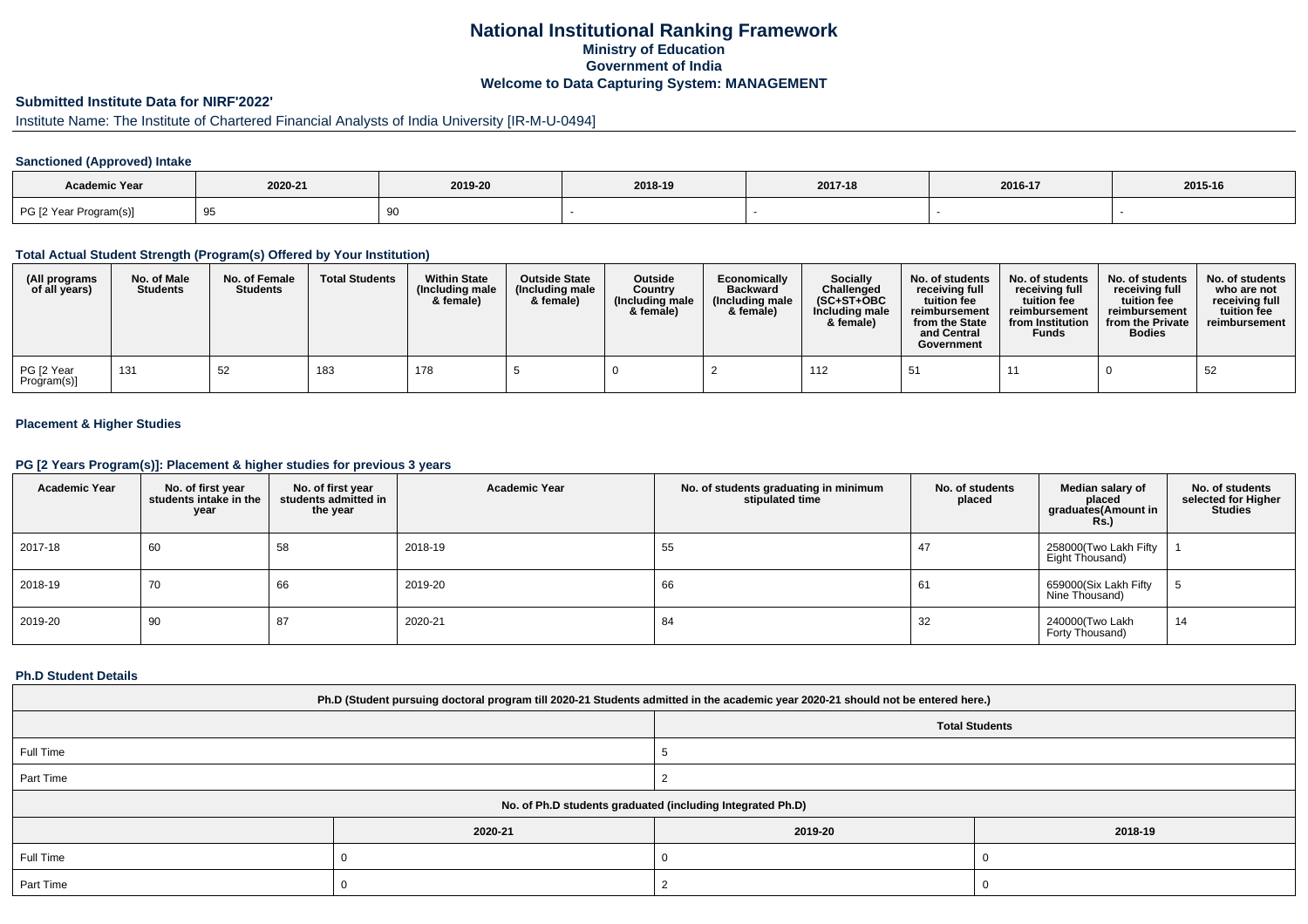#### **Financial Resources: Utilised Amount for the Capital expenditure for previous 3 years**

| <b>Academic Year</b>                                                                                                                                                          | 2020-21                                                                   | 2019-20                                                                       | 2018-19                                                                 |  |  |  |  |  |  |
|-------------------------------------------------------------------------------------------------------------------------------------------------------------------------------|---------------------------------------------------------------------------|-------------------------------------------------------------------------------|-------------------------------------------------------------------------|--|--|--|--|--|--|
|                                                                                                                                                                               | <b>Utilised Amount</b>                                                    | <b>Utilised Amount</b>                                                        | <b>Utilised Amount</b>                                                  |  |  |  |  |  |  |
| Annual Capital Expenditure on Academic Activities and Resources (excluding expenditure on buildings)                                                                          |                                                                           |                                                                               |                                                                         |  |  |  |  |  |  |
| Library (Books, Journals and e-Resources only)                                                                                                                                | 1447142 (FORTEEN LAKHS FORTY SEVEN THOUSAND<br>ONE HUNDRED AND FORTY TWO) | 466075 (FOUR LAKHS SIXTY SIX THOUSAND AND<br>SEVENTY FIVE)                    | 128558 (ONE LAKH TWENTY EIGHT THOUSAND FIVE<br>HUNDRED AND FIFTY EIGHT) |  |  |  |  |  |  |
| Expenditure on setting up/upgradation of laboratory                                                                                                                           | 116600 (ONE LAKH SIXTEEN THOUSAND SIX HUNDRED)                            | 1189857 (ELEVEN LAKHS EIGHTY NINE THOUSAND EIGHT<br>HUNDRED AND FIFTY SEVEN ) | 659212 (SIX LAKHS FIFTY NINE THOUSAND two hundred<br>and twelve)        |  |  |  |  |  |  |
| Other expenditure on creation of Capital Assets (For setting up<br>classrooms, seminar hall, conference hall, library excluding<br>expenditure on Land ,Building, Roads etc.) | 3820569 (THREE LAKHS EIGHTY TWO THOUSAND FIVE<br>HUNDRED SIXTY NINE)      | 3705425 (THIRTY SEVEN LAKHS FIVE THOUSAND FOUR<br>HUNDRED AND TWENTY FIVE)    | 4728064 (FORTY SEVEN LAKHS TWENTY EIGHT<br>HUNDRED AND SIXTY FOUR)      |  |  |  |  |  |  |

## **Financial Resources: Utilised Amount for the Operational expenditure for previous 3 years**

| <b>Academic Year</b>                                                                                                              | 2020-21                                          | 2019-20                                       | 2018-19                                     |  |  |  |  |  |  |
|-----------------------------------------------------------------------------------------------------------------------------------|--------------------------------------------------|-----------------------------------------------|---------------------------------------------|--|--|--|--|--|--|
|                                                                                                                                   | <b>Utilised Amount</b>                           | <b>Utilised Amount</b>                        | <b>Utilised Amount</b>                      |  |  |  |  |  |  |
| <b>Annual Operational Expenditure</b>                                                                                             |                                                  |                                               |                                             |  |  |  |  |  |  |
| Salaries (Teaching and Non Teaching staff)                                                                                        | 16273884 (ONE CRORE SIXTY TWO LAKHS SEVENTY      | 10578312 (ONE CRORE FIVE LAKHS SEVENTY EIGHT  | 10093716 (ONE CRORE NINETY THREE THOUSAND   |  |  |  |  |  |  |
|                                                                                                                                   | THREE THOUSAND EIGHT HUNDRED EIGHTY FOUR)        | THOUSAND THREE HUNDRED AND TWELVE)            | SWEVEN HUNDRED AND SIXTEEN)                 |  |  |  |  |  |  |
| Maintenance of Academic Infrastructure or consumables and                                                                         | 16187966 (ONE CRORE SIXTY ONE LAKHS EIGHTY SEVEN | 26889180 (TWO CRORES SIXTY EIGHT LAKHS EIGHTY | 27283694 (TWO CROE SEVENTY TWO LAKHS EIGHTY |  |  |  |  |  |  |
| other running expenditures(excluding maintenance of hostels<br>and allied services, rent of the building, depreciation cost, etc) | THOUSAND NINE HUNDRED SIXTY SIX)                 | NINE THOUSAND ONE HUNDRED AND EIGHTY)         | THREE THOUSAND SIX HUNDRED AND NINETY FOUR) |  |  |  |  |  |  |
| Seminars/Conferences/Workshops                                                                                                    | 201488 (TWO LAKHS ONE THOUSAND FOUR HUNDRED      | 177753 (ONE LAKH SEVENTY SEVEN THOUSAND SEVEN | 256148 (TWO LAKHS FIFTY SIX THOUSAND ONE    |  |  |  |  |  |  |
|                                                                                                                                   | EIGHTY EIGHT)                                    | HUNDRED AND FIFTY THREE)                      | HUNDRED AND FORTY EIGHT)                    |  |  |  |  |  |  |

## **Sponsored Research Details**

| <b>Financial Year</b>                    | 2020-21                         | 2019-20 | 2018-19 |
|------------------------------------------|---------------------------------|---------|---------|
| Total no. of Sponsored Projects          |                                 |         |         |
| Total no. of Funding Agencies            |                                 |         |         |
| Total Amount Received (Amount in Rupees) | 637000                          |         |         |
| Amount Received in Words                 | SIX LAKHS THIRTY SEVEN THOUSAND | Zero    | Zero    |

## **Consultancy Project Details**

| <b>Financial Year</b>                    | 2020-21 | 2019-20                          | 2018-19 |
|------------------------------------------|---------|----------------------------------|---------|
| Total no. of Consultancy Projects        |         |                                  |         |
| Total no. of Client Organizations        |         |                                  |         |
| Total Amount Received (Amount in Rupees) |         | 372000                           |         |
| Amount Received in Words                 | Zero    | THREE LAKHS SEVENTY TWO THOUSAND | Zero    |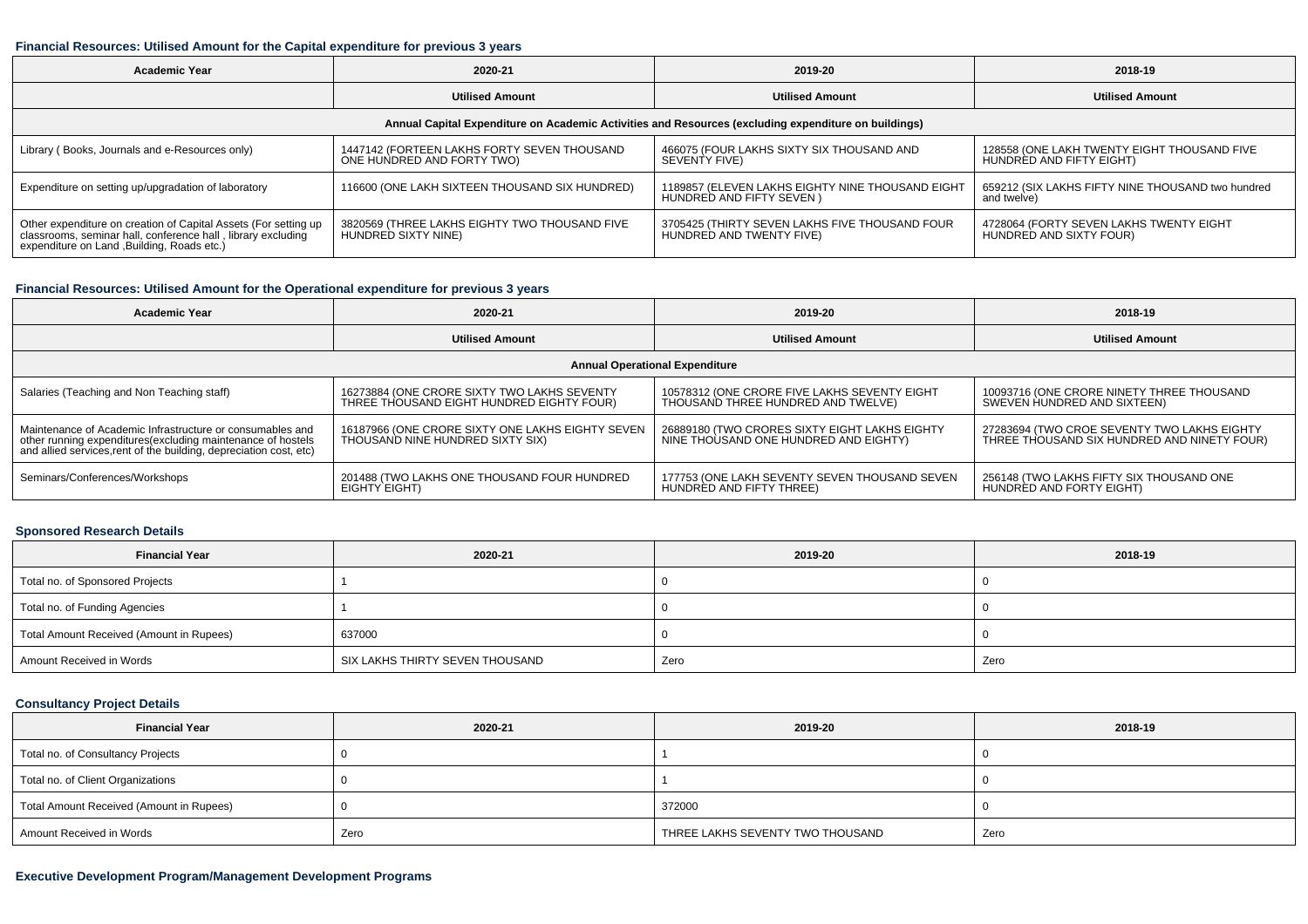| <b>Financial Year</b>                                                             | 2020-21 | 2019-20                                         | 2018-19                      |
|-----------------------------------------------------------------------------------|---------|-------------------------------------------------|------------------------------|
| Total no. of Executive Development Programs/ Management<br>Development Programs   |         |                                                 |                              |
| Total no. of Participants                                                         |         | 62                                              | 23                           |
| Total Annual Earnings (Amount in Rupees)(Excluding Lodging<br>& Boarding Charges) | 0       | 746240                                          | 713000                       |
| Total Annual Earnings in Words                                                    | Zero    | Seven lakh forty six thousand two hundred forty | Seven Lakh thirteen thousand |

## **PCS Facilities: Facilities of physically challenged students**

| 1. Do your institution buildings have Lifts/Ramps?                                                                                                         | Yes, more than 80% of the buildings |
|------------------------------------------------------------------------------------------------------------------------------------------------------------|-------------------------------------|
| 2. Do your institution have provision for walking aids, including wheelchairs and transportation from one building to another for<br>handicapped students? | Yes                                 |
| 3. Do your institution buildings have specially designed toilets for handicapped students?                                                                 | Yes, more than 80% of the buildings |

## **Faculty Details**

| Srno           | <b>Name</b>                              | Age | Designation                | Gender | Qualification | <b>Experience (In</b><br>Months) | <b>Currently working</b><br>with institution? | <b>Joining Date</b> | <b>Leaving Date</b>      | <b>Association type</b> |
|----------------|------------------------------------------|-----|----------------------------|--------|---------------|----------------------------------|-----------------------------------------------|---------------------|--------------------------|-------------------------|
|                | Dr Annesha Saha                          | 36  | <b>Assistant Professor</b> | Female | Ph.D          | 126                              | Yes                                           | 13-05-2011          | $\overline{a}$           | Regular                 |
| $\overline{2}$ | Dr Dhananjoy Datta                       | 45  | Associate Professor        | Male   | Ph.D          | 257                              | Yes                                           | 19-02-2007          | ٠.                       | Regular                 |
| 3              | Mamoni Kalita                            | 44  | Associate Professor        | Female | Ph.D          | 247                              | Yes                                           | 02-11-2008          | $\overline{\phantom{a}}$ | Regular                 |
| $\overline{4}$ | Sujit Deb                                | 46  | Associate Professor        | Male   | Ph.D          | 201                              | Yes                                           | 27-10-2004          | $\overline{\phantom{a}}$ | Regular                 |
| 5              | Tathagata Dasgupta                       | 44  | <b>Assistant Professor</b> | Male   | <b>MBA</b>    | 228                              | Yes                                           | 17-10-2016          | $\sim$                   | Regular                 |
| 6              | Dr Trinankur Dey                         | 42  | <b>Assistant Professor</b> | Male   | Ph.D          | 60                               | Yes                                           | 03-08-2017          | $\overline{\phantom{a}}$ | Regular                 |
| 7              | Dr Gokul Acharjee                        | 43  | Associate Professor        | Male   | Ph.D          | 139                              | Yes                                           | 11-05-2015          | $\overline{\phantom{a}}$ | Regular                 |
| 8              | Debanjan Nag                             | 39  | <b>Assistant Professor</b> | Male   | Ph.D          | 86                               | No                                            | 02-05-2018          | 03-01-2022               | Regular                 |
| 9              | Sujoy Hazari                             | 32  | <b>Assistant Professor</b> | Male   | M.Sc.         | 87                               | Yes                                           | 08-10-2018          | $\overline{a}$           | Regular                 |
| 10             | Arindam Sinha                            | 44  | <b>Assistant Professor</b> | Male   | <b>MBA</b>    | 182                              | No                                            | 20-04-2015          | 23-08-2021               | Regular                 |
| 11             | Prasanjit Dasgupta                       | 55  | Professor                  | Male   | Ph.D          | 337                              | Yes                                           | 12-09-2018          | $\overline{\phantom{a}}$ | Regular                 |
| 12             | <b>DIPANGSHU DEV</b><br><b>CHOWDHURY</b> | 40  | <b>Assistant Professor</b> | Male   | Ph.D          | 72                               | Yes                                           | 11-01-2019          | $\overline{\phantom{a}}$ | Regular                 |
| 13             | <b>MALAY KUMAR</b><br><b>NAYAK</b>       | 63  | Professor                  | Male   | C.W.A.        | 408                              | No                                            | 01-08-2019          | 30-11-2021               | Regular                 |
| 14             | PRABAL<br><b>CHAKRABORTY</b>             | 45  | Associate Professor        | Male   | <b>MBA</b>    | 265                              | No                                            | 11-11-2019          | 07-02-2022               | Regular                 |
| 15             | ANINDITA SINHA                           | 37  | <b>Assistant Professor</b> | Female | Ph.D          | 36                               | Yes                                           | 01-07-2019          | $\mathbf{u}$             | Regular                 |
| 16             | <b>BISWAJIT</b><br><b>CHAKRABORTY</b>    | 40  | <b>Assistant Professor</b> | Male   | M.Ed          | 168                              | Yes                                           | 11-05-2015          | --                       | Regular                 |
| 17             | <b>SOUMEN</b><br><b>MUKHARJEE</b>        | 43  | Associate Professor        | Male   | M.A           | 240                              | Yes                                           | 15-01-2018          | $\overline{\phantom{a}}$ | Regular                 |